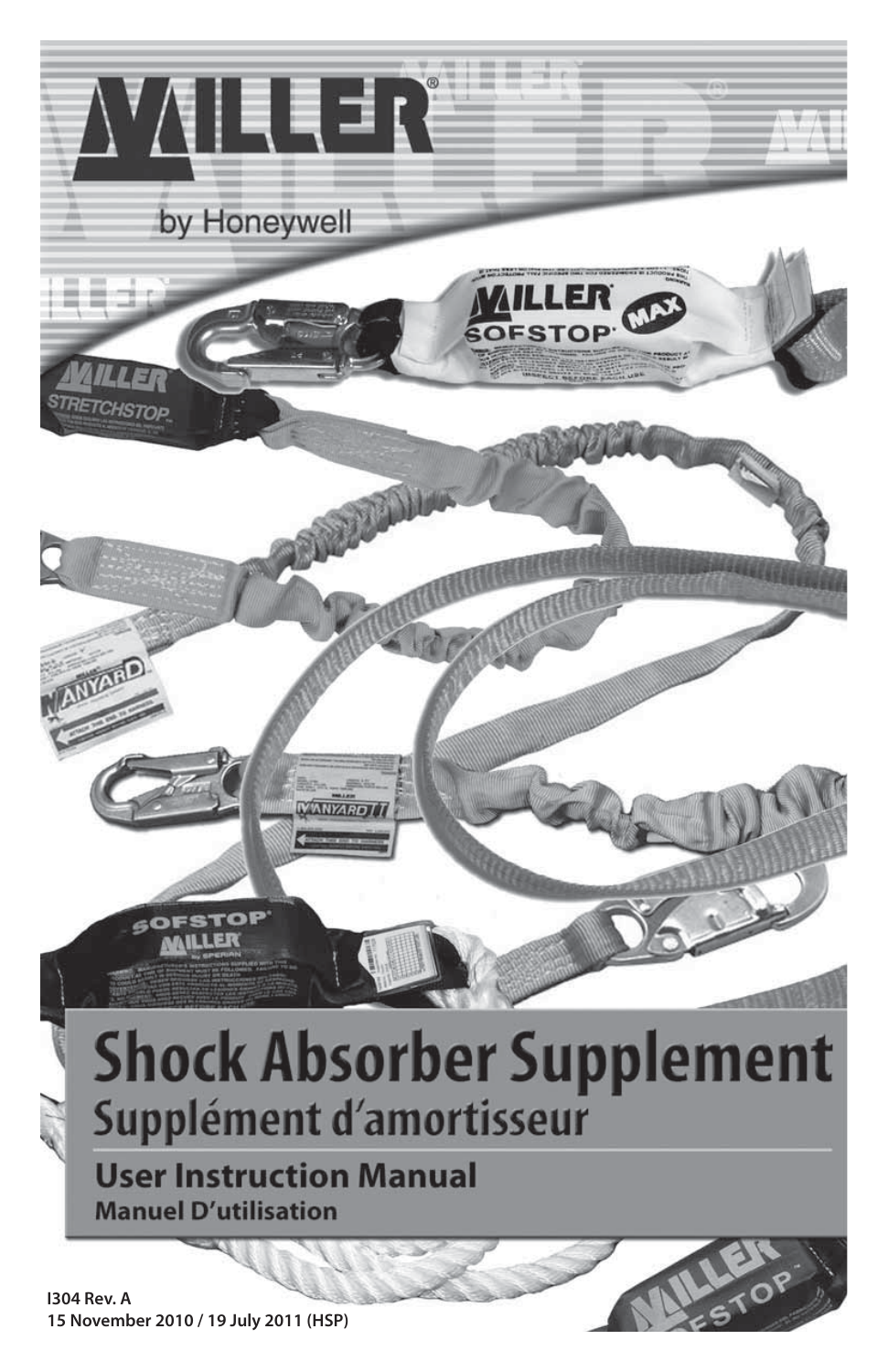# Understanding Shock Absorber Differences

Miller Fall Protection is dedicated to product development and user needs, and therefore offers different shock absorber styles as well as products that meet different performance specifications for personal shock absorbers and shock-absorbing lanyards. It is imperative to know and understand these differences to ensure safety on the jobsite.

## **Shock Absorber Styles**

There are two primary Miller shock absorber styles for lanyards: built-in and pack.

- The **built-in** shock absorber is a specially-woven inner core within a tubular lanyard that smoothly expands to reduce fall arrest forces.
- The **pack** shock absorber is a readily visible component of the lanyard. Inside the pack is a specially-woven inner core that smoothly **Before and After Deployment** expands to reduce fall arrest forces as well **Built-In Shock Absorber Pack Shock Absorber** as a heavy-duty backup safety strap. **MPGRY**<br>Germany cors smoothly expands to reduce fall arrest farces

**IF COFE** 

smoothly expands to reduce fall arrest forces

Heavy-duty back-su

strap

6 ft. (1.8 m)

Joique warning

indicates lampard

flag

# **Shock Absorber Performance Specifications**

6 ft. (1.8 m)

Whether built-in or pack style, Miller personal shock absorbers and shock-absorbing lanyards fall into different performance categories. These differences are based on whether the shock absorber was designed for a specific user application [6 ft. (1.83m) free fall or up to a potential 12 ft. (3.66m) free fall when deemed necessary; minimum and maximum worker weight capacities] and/or whether the shock absorber was engineered and tested to specific standards [ANSI Z359.1, ANSI Z359.13, ANSI A10.32 or CSA Z259.111.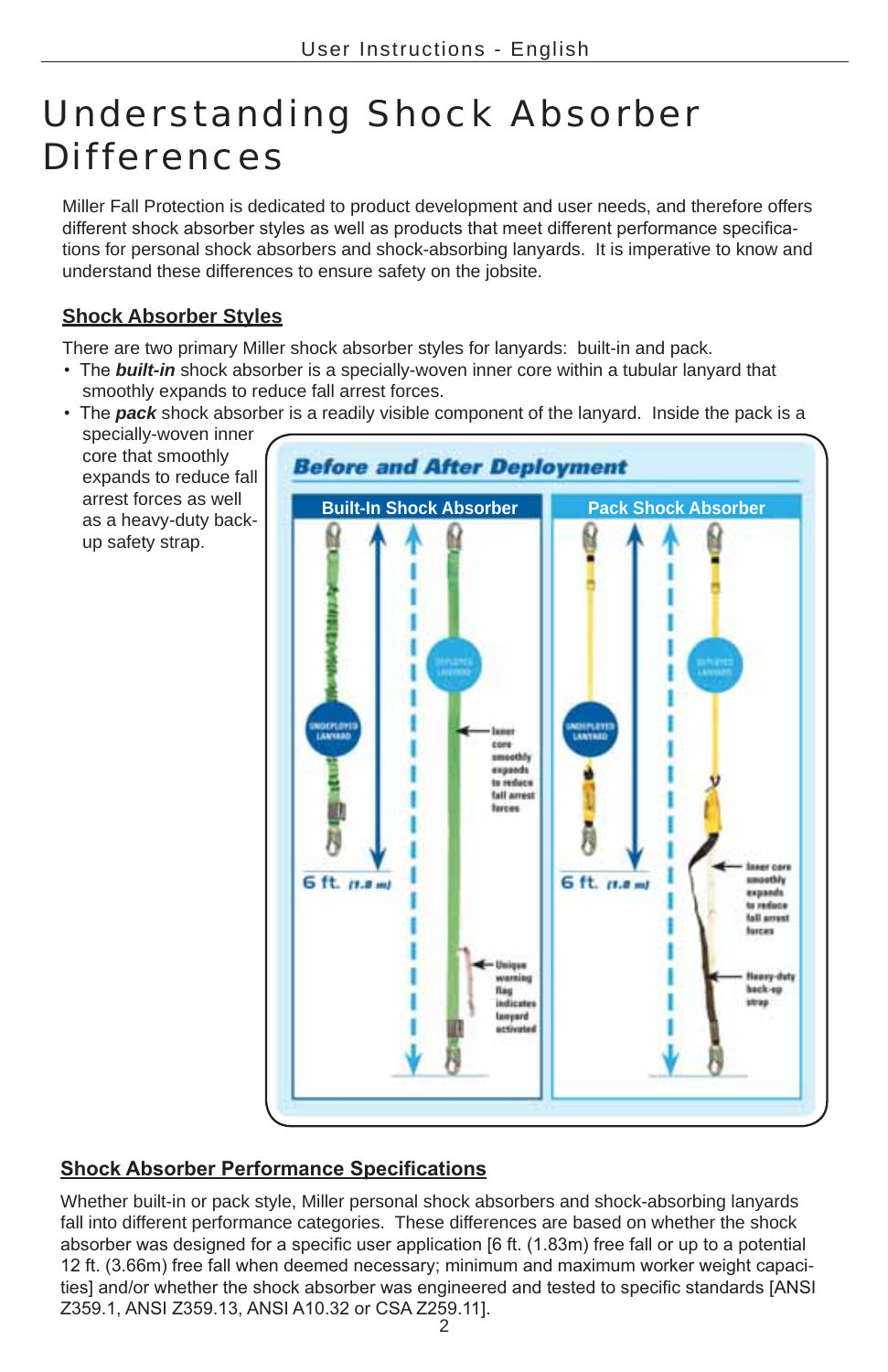#### It is essential to refer to product labeling to determine the standards met by your particular product and relative specifications regarding capacities, allowable free fall, elongation characteristics and potential fall arrest forces.

The following table outlines shock absorber performance specifications required based on ANSI and CSA standards.

#### *Important Notes*

- **All Miller personal shock absorbers and shock-absorbing lanyards are OSHA compliant.**
- **When a product is marked as meeting more than one standard, the performance speci**fications of the most stringent of the requirements are listed on the labeling.
- **•** Table is based on ambient dry conditioning test performance requirements. For additional conditioning test requirements, refer to the standard. [Miller Fall Protection also provides an ANZI Z359.13-2009 informational supplement, available at www.millerfallprotection.com, to increase awareness and gain understanding of this recent ANSI standard and its design and testing requirements.]

| <b>Standards</b>                                    | <b>Maximum</b><br><b>Allowable</b><br><b>Free Fall</b> | <b>Minimum</b><br><b>Capacity</b> | <b>Maximum</b><br><b>Capacity</b> | <b>Maximum</b><br><b>Arrest</b><br><b>Force</b> | Average<br><b>Arrest</b><br>Force | <b>Maximum</b><br><b>Elongation</b> |
|-----------------------------------------------------|--------------------------------------------------------|-----------------------------------|-----------------------------------|-------------------------------------------------|-----------------------------------|-------------------------------------|
| <b>ANSI A10.32</b>                                  | 6 ft. (1.83m)                                          | N/A                               | 310 lbs.<br>(140.6kg)             | 1800 lbs.<br>(8kN)                              | N/A                               | $3.5$ ft. $(1.1m)$                  |
| ANSI Z359.1                                         | 6 ft. (1.83m)                                          | 130 lbs.<br>(59kg)                | 310 lbs.<br>(140.6kg)             | 1800 lbs.<br>(8kN)                              | N/A                               | $3.5$ ft. $(1.1m)$                  |
| *ANSI Z359.13                                       | $6$ ft. $(1.83m)$                                      | $130$ lbs.<br>(59kg)              | 310 lbs.<br>(140.6kg)             | 1800 lbs.<br>(8kN)                              | $900$ lbs.<br>(4kN)               | 4 ft. (1.2m)                        |
| ** ANSI Z359.13 [For a<br>12 ft. (3.66m) Free Fall] | $12$ ft.<br>(3.66m)                                    | $130$ lbs.<br>(59kg)              | 310 lbs.<br>(140.6kg)             | 1800 lbs.<br>(8kN)                              | 1350 lbs.<br>(6kN)                | 5 ft. (1.5m)                        |
| CSA Z259.11 Class E4                                | 6 ft. (1.83m)                                          | 100 lbs.<br>$(45 \text{ kg})$     | 254 lbs.<br>(115kg)               | 900 lbs.<br>(4kN)                               | $N/A***$                          | 3.9 ft. (1.2m)                      |
| CSA Z259.11 Class E6                                | 6 ft. (1.83m)                                          | 200 lbs.<br>$(90 \text{ kg})$     | 386 lbs.<br>(175kg)               | 1300 lbs.<br>(6kN)                              | $N/A***$                          | 5.7 ft. (1.75m)                     |

\*The ANSI Z359.13-2009 standard increased the steel test weight used by manufacturers to test personal shock absorbers and shock-absorbing lanyards from 220 to 282 lbs. (100-128kg). Because of the heavier test weight requirement, the ANSI standard now allows for greater shock absorber elongation.

\*\*The ANSI Z359.13 standard addresses design and performance requirements for double-pack shock absorbers, such as the Miller MAX shock absorbers and Titan X2 shock absorbers, which may be used for a 12-foot (3.66m) free fall situation. Alternative means of fall protection should always be investigated prior to using systems that allow for free falls greater than 6 ft. (1.83m). [Note: Miller MAX and Titan X2 shock absorbers may also be used for workers weighing between 311 lbs. (141kg) and 400 lbs. (181.4kg), but free fall must be limited to 6 ft. (1.83m) or less in this application.] \*\*\*Average arrest force of Miller E4 shock absorbers: 874 lbs. (3.8kN); Average arrest force of Miller E6 shock absorbers: 1250 lbs. (5.6kN)

*MAXIMUM CAPACITY WARNING:* If the system is used by an employee having a combined tool and body weight between 310 lbs. (140.6 kg) and 400 lbs. (181.4 kg), then the employer must appropriately modify the criteria and protocols to provide proper protection for such heavier weights, or the system will not be deemed to be in compliance with the requirements of OSHA 1926.502(d)(16).

*ANSI Z359.13 WARNING:* If the labels and/or instructions of other Miller Fall Protection products and systems indicate that they are only to be used with personal fall arrest equipment that limits maximum fall arrest forces to 900 lbs. (4kN) or less, do not use with new ANSI Z359.13-2009 compliant product until otherwise authorized to do so by Miller Fall Protection. Contact Miller Technical Services for further information.

 $\mathbf{z}$ If there are any questions regarding the differences between Miller shock absorbers and shockabsorbing products and their specified performance characteristics, please contact Miller Technical Services before using the equipment.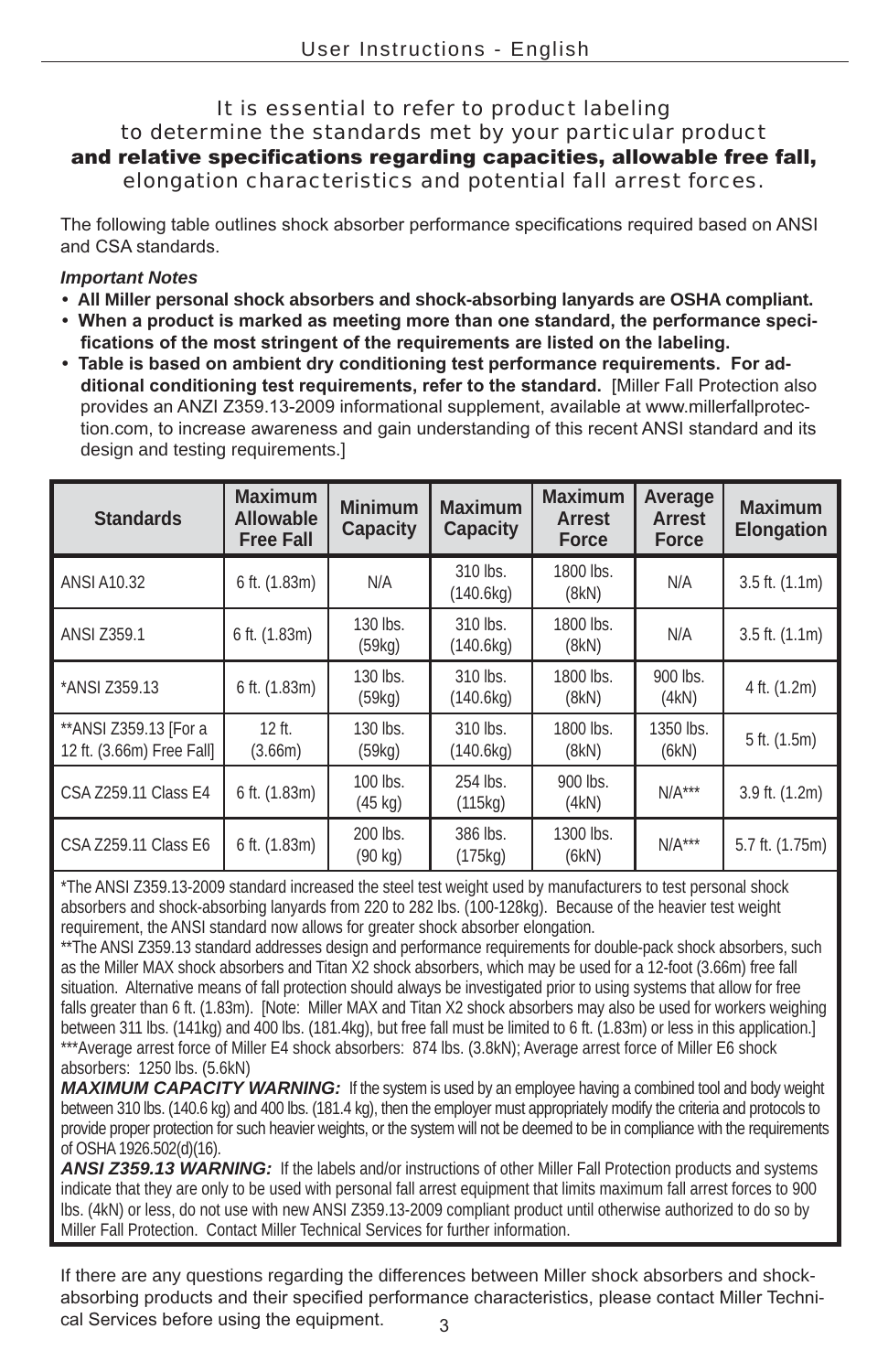# Calculating Fall Clearance Distance

It is essential to understand how to calculate potential fall clearance for each work application to avoid contact with a lower level. Use the following calculation to determine Required Fall Clearance.

# Shock-Absorbing Lanyard Fall Clearance Calculation

*[Calculation taken from connection point of lanyard to anchorage or anchorage connector]*

- **Length of Lanyard**
- **+ Maximum Elongation/Deceleration Distance**
- **+ 1 ft. (.3m) Harness Stretch/Sliding Back D-Ring Movement**
- **+ Height to Worker's Back D-Ring**
- **+ 3 ft. (.9m) Safety Factor**
- **= Required Fall Clearance**

*NOTE: A fall clearance calculation made from the anchor point must take into consideration the length of the anchorage connector being used.*

| Before Fall<br>After Fall | Length of Anchorage Connector                                                                      |                                    |
|---------------------------|----------------------------------------------------------------------------------------------------|------------------------------------|
|                           | Length of Lanyard                                                                                  |                                    |
|                           | <b>Maximum Elongation/Deceleration Distance</b><br>a state of the state of the control of the con- | <b>Required<br/>Fall Clearance</b> |
| Height of Worker          | 1 ft. (.3m) Harness Stretch/Sliding Back D-Ring Movement.                                          |                                    |
|                           | Height to Worker's Back D-Ring                                                                     |                                    |
|                           | 3 ft. (.9m) Safety Factor                                                                          |                                    |

#### **Sample Calculation**

The following illustration demonstrates a sample calculation using a shock-absorbing lanyard. When actually calculating fall clearance distance, the authorized person/user must consider all variables, including but not limited to, the height of the worker, the length of the lanyard, the specified maximum elongation of the lanyard, and the anchorage connector used, and then make necessary adjustments to the calculation.



If there is any question about calculating fall clearance distance, please contact Miller Fall **Protection Technical Services Department at 1-800-873-5242.**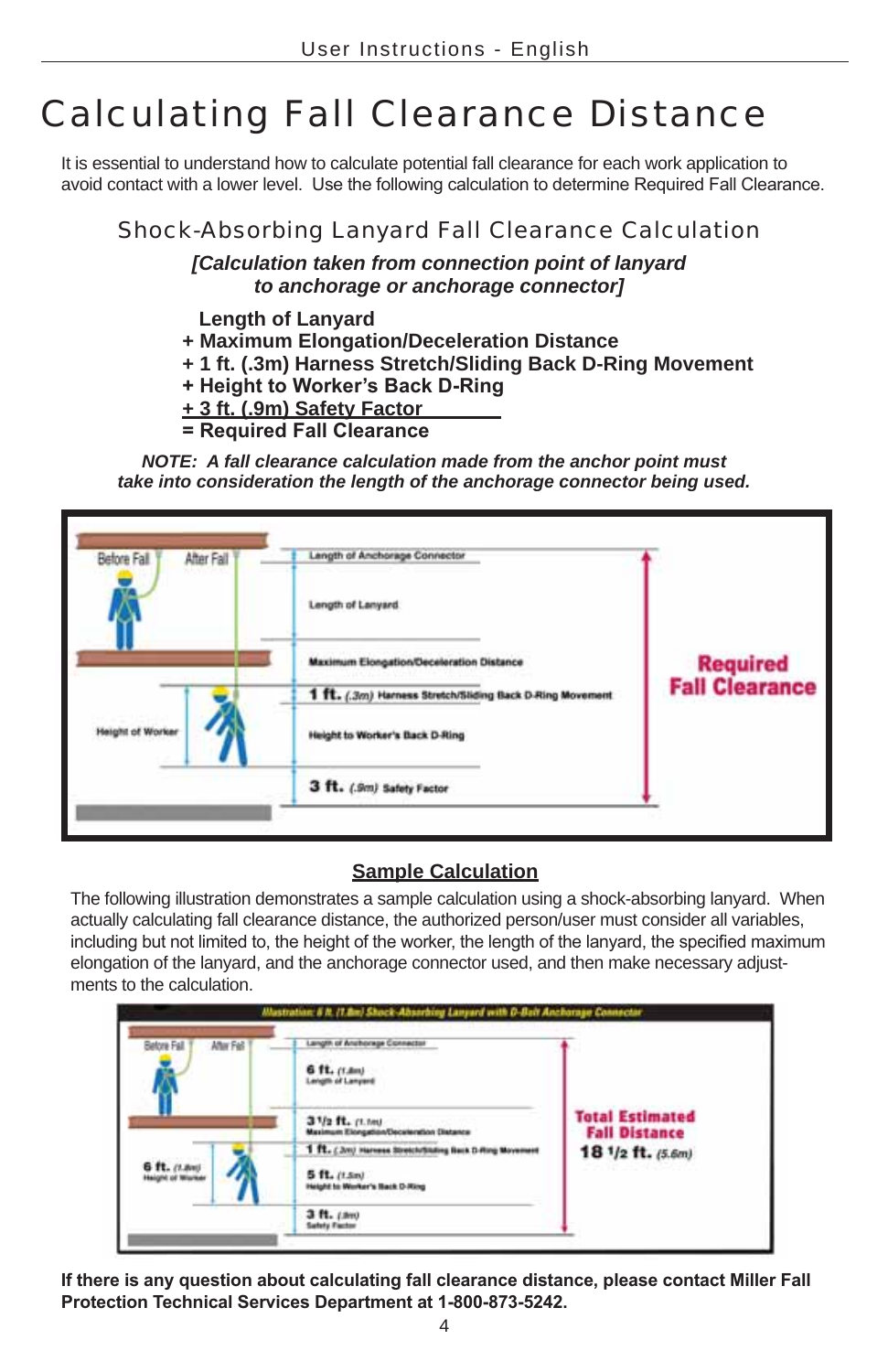# Différents modèles d'amortisseurs

Miller Fall Protection se consacre à la mise au point des produits et à la satisfaction des besoins des utilisateurs. Par conséquent, elle offre différents styles d'amortisseurs et produits qui répondent à différentes exigences d'efficacité pour les amortisseurs personnels et les longes amortisseurs. Il est essentiel de connaître et de comprendre ces différences pour assurer la sécurité du chantier.

## **Styles d'amortisseurs**

sécurité de secours.

Il y a deux principaux styles d'amortisseurs Miller pour longes : intégrés et style boîtier.

- L'amortisseur *intégré* est un noyau interne spécialement tissé à l'intérieur d'une longe tubulaire qui s'allonge doucement pour réduire les forces d'arrêt de chute.
- L'amortisseur de style *boîtier* est un élément facilement visible de la longe. À l'intérieur du boîtier se trouve un noyau interne spécialement tissé qui s'allonge doucement pour réduire les forces d'arrêt de chute,

ainsi qu'une courroie de Déploiement avant et après Amortisseur intégré Amortisseur de style boitier **DINGE NOR**<br>DEPREDITE **DAGE NCR**<br>Kolonist Le novai inter prend de l'expansion pour réduire les **Bonnes** d'ambt de chute Le noyau 6 ft. (1.8 m) 6 ft. (f.s.m) interne prend de l'expansion pour réduire les forces d'ambt de dute Un famig avertisses. Courrole de indigun **MOONITS** Ara-mhuste **Tachvator** de la long

## **Exigences d'efficacité des amortisseurs**

Qu'ils soient de style intégré ou boîtier, les amortisseurs personnels et les longes amortisseurs Miller tombent dans des catégories différentes d'efficacité. Ces différences tiennent à ce que l'amortisseur est conçu pour une application particulière [chute libre de 6 pi (1,83 m) ou jusqu'à une chute libre potentielle de 12 pi (3,66 m) lorsque jugé nécessaire; capacités minimales et maximales de poids de l'ouvrier] et selon que l'amortisseur a été conçu et éprouvé selon des normes particulières [ANSI Z359.13, ANSI A10.32 ou CSA Z259.11].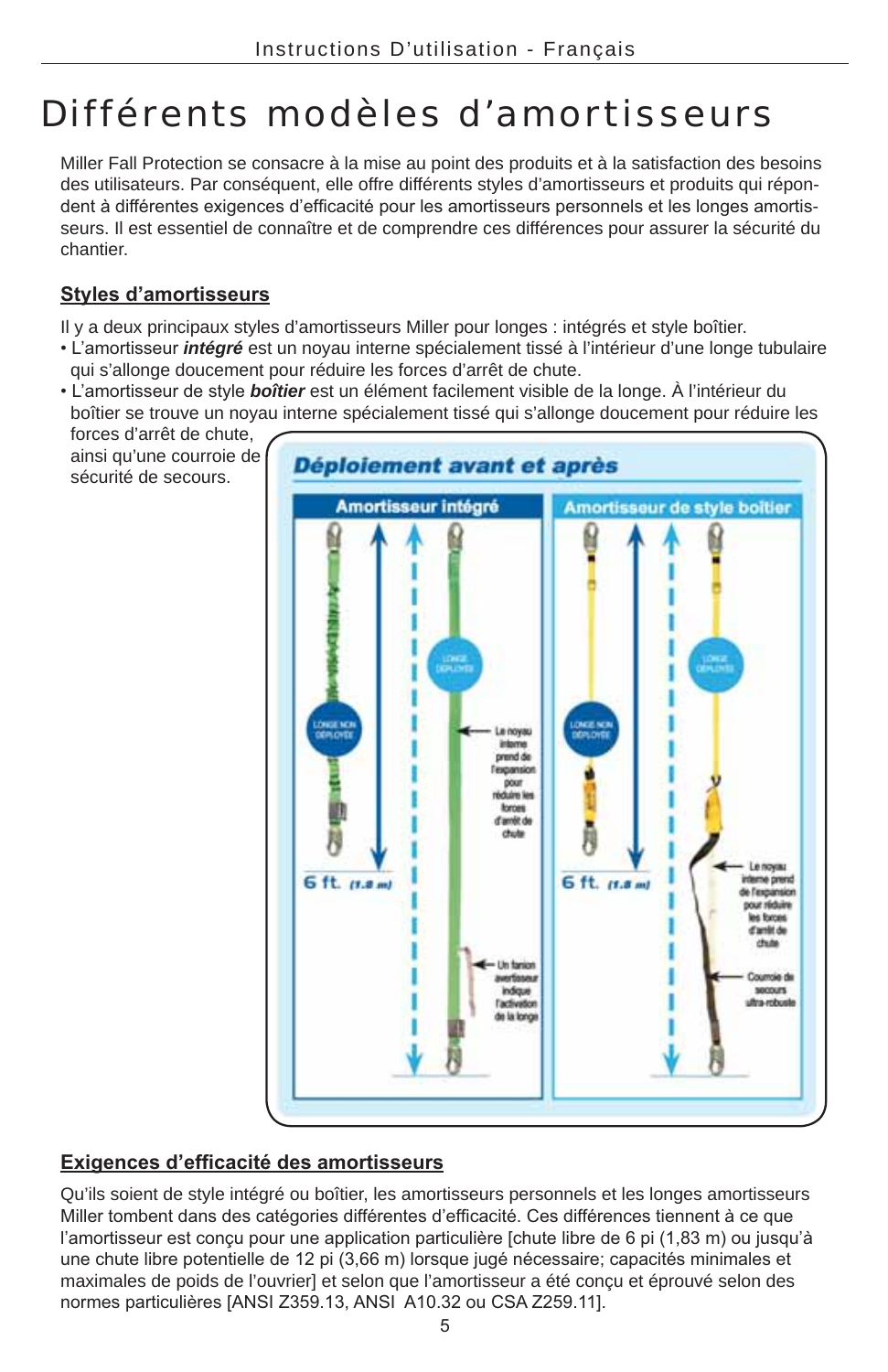### Il est essentiel de consulter l'étiquetage du produit pour déterminer les normes satisfaites par votre produit particulier et les spécifications visant les capacités, la chute libre permise, les caractéristiques visant l'élongation et les forces potentielles d'arrêt de chute.

Le tableau qui suit énonce les spécifications des amortisseurs exigées selon les normes de l'ANSI ou de la CSA.

#### *Notes importantes*

- **Tous les amortisseurs personnels et longes amortisseurs Miller sont conformes à l'OSHA.**
- **·** Lorsqu'il est indiqué que le produit répond à plus d'une norme, les spécifications d'efficacité des exigences les plus strictes figurent sur l'étiquette.
- **Le tableau est basé sur des exigences d'efficacité d'essai dans des conditions sèches** ambiantes. Pour connaître d'autres exigences d'essai de conditionnement, se re**porter à la norme.** [Miller Fall Protection fournit aussi un supplément d'information ANZI Z359.13.2009, disponible sur www.millerfallprotection.com, pour accroître la sensibilité et la compréhension de cette norme ANSI récente, sa conception et les exigences d'essai.]

| <b>Normes</b>                                               | <b>Chute</b><br>libre<br>maximale<br>autorisée | <b>Capacité</b><br>minimale   | <b>Capacité</b><br>maximale | <b>Force</b><br>d'arrêt<br>maximale | <b>Force</b><br>d'arrêt<br>moy-<br>enne | <b>Élongation</b><br>maximale |
|-------------------------------------------------------------|------------------------------------------------|-------------------------------|-----------------------------|-------------------------------------|-----------------------------------------|-------------------------------|
| <b>ANSI A10.32</b>                                          | 6 ft. (1.83m)                                  | N/A                           | 310 lbs.<br>(140.6kg)       | 1800 lbs.<br>(8kN)                  | N/A                                     | $3.5$ ft. $(1.1m)$            |
| <b>ANSI Z359.1</b>                                          | 6 ft. (1.83m)                                  | 130 lbs.<br>(59kg)            | 310 lbs.<br>(140.6kg)       | 1800 lbs.<br>(8kN)                  | N/A                                     | $3.5$ ft. $(1.1m)$            |
| *ANSI Z359.13                                               | 6 ft. (1.83m)                                  | 130 lbs.<br>(59kq)            | 310 lbs.<br>(140.6kg)       | 1800 lbs.<br>(8kN)                  | 900 lbs.<br>(4kN)                       | 4 ft. (1.2m)                  |
| ** ANSI Z359.13 [Pour une<br>chute libre de 12 ft. (3.66m)] | $12$ ft.<br>(3.66m)                            | $130$ lbs.<br>(59kg)          | 310 lbs.<br>(140.6kg)       | 1800 lbs.<br>(8kN)                  | 1350 lbs.<br>(6kN)                      | 5 ft. (1.5m)                  |
| CSA Z259.11<br>Catégorie E4                                 | 6 ft. (1.83m)                                  | 100 lbs.<br>$(45 \text{ kg})$ | 254 lbs.<br>(115kg)         | $900$ lbs.<br>(4kN)                 | $N/A***$                                | 3.9 ft. (1.2m)                |
| CSA Z259.11<br>Catégorie E6                                 | 6 ft. (1.83m)                                  | 200 lbs.<br>$(90 \text{ kg})$ | 386 lbs.<br>(175kg)         | 1300 lbs.<br>(6kN)                  | $N/A***$                                | 5.7 ft. (1.75m)               |

\*La norme ANSI Z359.13-2009 a accru le poids d'essai d'acier utilisé par les fabricants pour tester les amortisseurs personnels et les longes amortisseurs de 220 à 282 lb (100-128 kg). En raison de l'exigence de poids d'essai plus lourd, la norme ANSI permet maintenant une plus grande élongation de l'amortisseur.

\*\*La norme ANSI Z359.13 vise les exigences de conception et d'efficacité pour amortisseurs à double boîtier, comme les amortisseurs MAX de Miller et les amortisseurs Titan X2, qui peuvent être utilisés en cas de chute libre de 12 pieds (3,66 m). On doit toujours rechercher d'autres moyens de protection anti-chute avant d'utiliser des systèmes permettant des chutes libres de plus de 6 pi (1,83 m). [Nota : Les amortisseurs MAX et Titan X2 de Miller peuvent aussi servir pour des ouvriers pesant entre 311 lb (141 kg) et 400 lb (181,4 kg), mais la chute libre doit être limitée à 6 pi (1,83 m) ou moins dans cette application.]

\*\*\*Force d'arrêt moyenne des amortisseurs E4 de Miller : 874 lb (3,8 kN); Force d'arrêt moyenne des amortisseurs E6 de Miller : 1250 lb (5.6kN) *MISE EN GARDE VISANT LA CAPACITÉ MAXIMALE* : Si le système est utilisé par un employé ayant un poids combiné corps/ outils entre 310 lb (140,6 kg) et 400 lb (181,4 kg), l'employeur doit modifier adéquatement les critères et protocoles pour assurer une protection adéquate pour de tels poids supérieurs, sinon le système ne sera pas réputé être conforme aux exigences de l'OSHA 1926.502(d)(16).

*MISE EN GARDE ANSI Z359.13* : Si les étiquettes et/ou instructions d'autres produits et systèmes de Miller Fall Protection indiquent qu'ils ne doivent servir que conjointement avec du matériel d'arrêt de chute personnel limitant les forces maximales d'arrêt de chute à 900 lb (4 kN) ou moins, ne pas utiliser avec un nouveau produit conforme à l'ANSI Z359.13-2009 d'ici à ce que l'autorisation soit donnée par Miller Fall Protection. Communiquer avec les Services techniques Miller pour plus d'information.

S'il y a des questions au sujet des différences entre les amortisseurs et les produits amortisseurs Miller et leurs caractéristiques particulières d'efficacité, prière de communiquer avec les Services techniques Miller avant d'utiliser le équipement.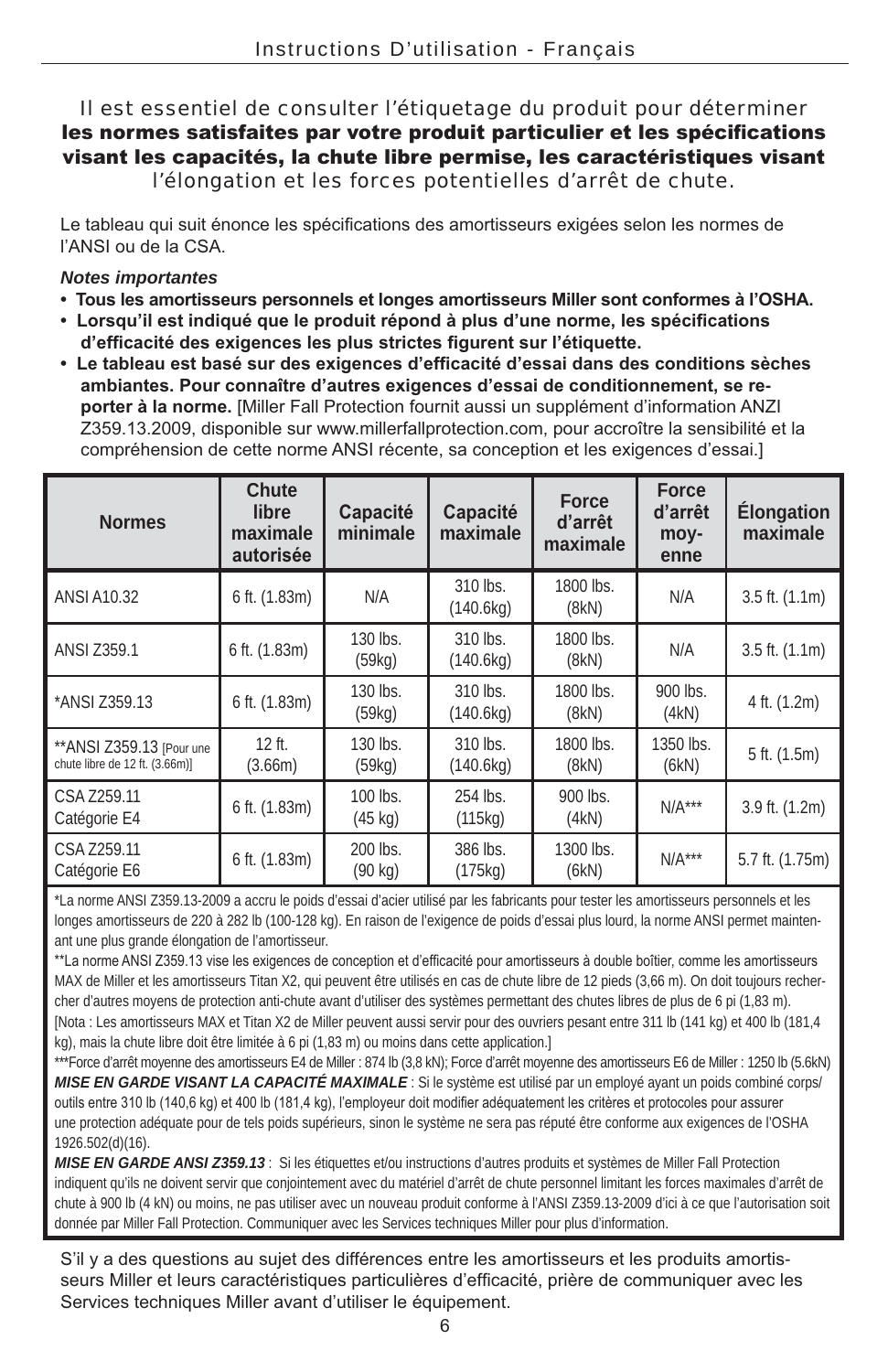# Calcul de la distance de dégagement

Il est essentiel de comprendre comment calculer la distance de dégagement potentielle pour chaque application de travail pour éviter tout contact avec un niveau inférieur. Utiliser la méthode de calcul suivante pour déterminer la distance de dégagement nécessaire.

#### Calcul de la distance de dégagement des longes amortisseurs *[Calcul pris à partir du point de raccordement de la longe à l'ancrage ou au connecteur d'ancrage]*

- **Longueur de la longe**
- $+$  Élongation maximale/distance de décélération
- + Étirement du harnais de 1 pi (0,3 m)/mouvement de glissement de l'anneau dorsal en D
- **+ Hauteur jusqu'à l'anneau en D dorsal de l'ouvrier**
- $+$  Coefficient de sécurité de 3 pi (0,9 m)
- **= Distance de dégagement nécessaire**

*NOTA: Le calcul de la distance de dégagement effectué à partir du point d'ancrage doit tenir compte de la longueur du connecteur d'ancrage utilisé.*

| Après la<br>chute                     | Longueur du connecteur d'ancrage<br>Longueur de la longe                                                                                |                                  |
|---------------------------------------|-----------------------------------------------------------------------------------------------------------------------------------------|----------------------------------|
|                                       | Elongation maximale/distance de décélération                                                                                            | <b>Distance de</b><br>dégagement |
| <b>Hauteur</b> de<br><b>l'ouvrier</b> | 1 ft. (.3m) Étirement du hamais/mouvement de glissement<br>de l'anneau dorsal en D<br>Hauteur jusqu'à l'anneau en D dorsal de l'ouvrier | nécessaire                       |
|                                       | 3 ft. (.9m) Coefficient de sécurité                                                                                                     |                                  |

## **Exemple de calcul**

L'illustration ci-après démontre un exemple de calcul pour une longe amortisseur. Dans le calcul réel d'une distance de dégagement, la personne/l'utilisateur autorisé(e) doit prendre en considération toutes les variables, y compris notamment la taille de l'ouvrier, la longueur de la longe, l'élongation maximale particulière de la longe ainsi que le connecteur d'ancrage utilisé, puis apporter les rajustements nécessaires au calcul.

|                                     |                                                      | Illustration: Longo amortisseur de chies de 1,8m (6 pl) avec connecteur de raccordement à boucle en D |                             |
|-------------------------------------|------------------------------------------------------|-------------------------------------------------------------------------------------------------------|-----------------------------|
| Anritistute                         | Apriles for                                          | Longueur du connecteur d'ancrage                                                                      |                             |
|                                     | chái<br>ants                                         | 1.8m mpt<br>Longueur de la longe                                                                      |                             |
|                                     |                                                      | 1.1m atopi<br>Elengation maximala@atanza da Stoklárgicon                                              | Distance<br>de chute totale |
| $1.8m$ $\mu$<br>Hadest de l'ouvrier | :3m (1 p) Etrament du hartwaineuvernent de glasement | estimée                                                                                               |                             |
|                                     |                                                      | de l'annessi dorsal an D.<br>$1.5m$ dist<br>Hauteur juegu'à l'anneau en D donail de l'ouviller        | 5.6m (181/2 pies)           |
|                                     |                                                      | $.9m$ $\sigma$ al<br><b>Factour de sécurité</b>                                                       |                             |

7 Pour toute question sur le calcul de la distance de dégagement, veuillez contacter le Service technique Miller Fall Protection au 1-800-873-5242.